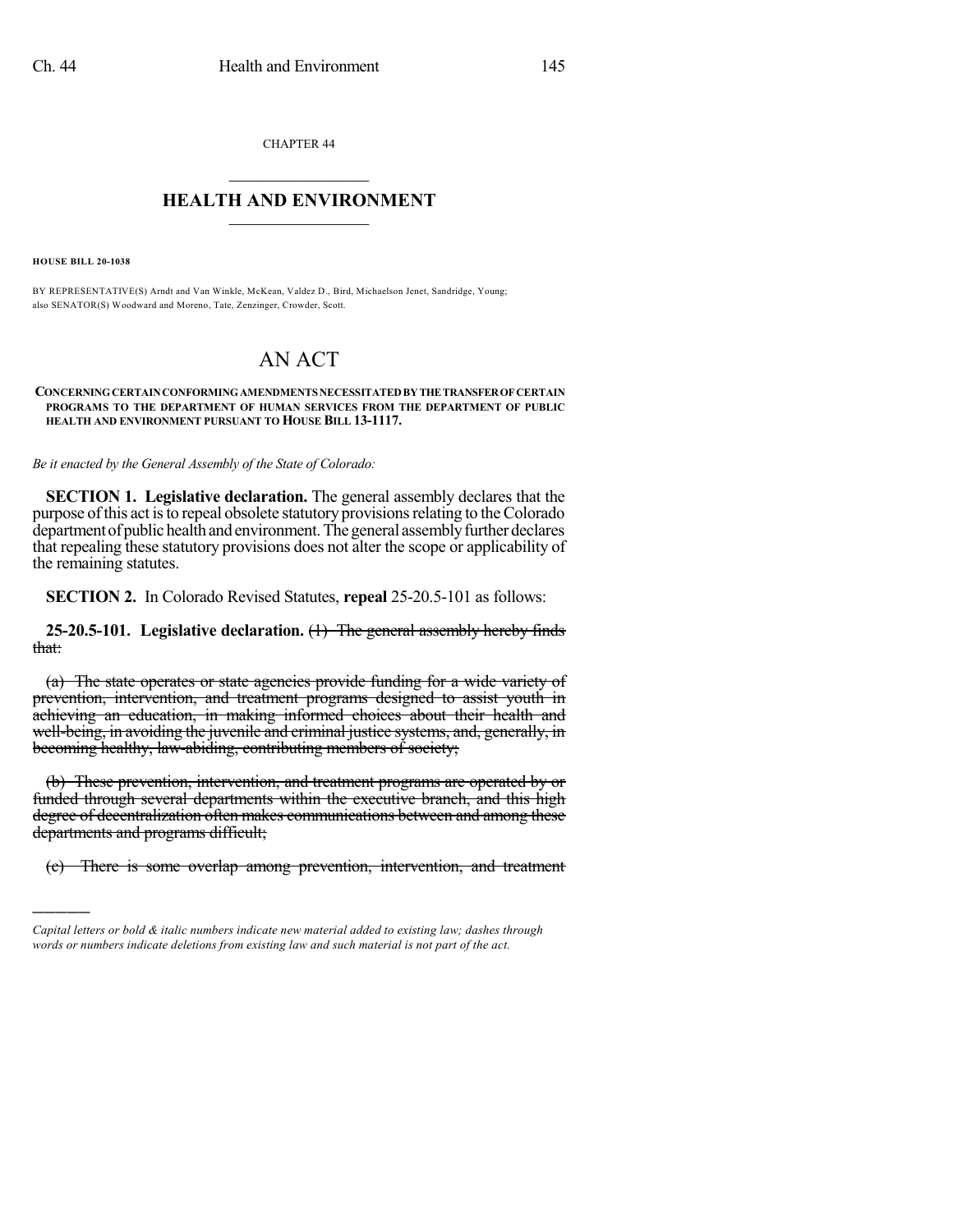programs, sometimes resulting in the potentially inefficient use of state resources which may result in the provision of fewer services to youth;

(d) The dispersion of prevention, intervention, and treatment programs among state departments makes it difficult for both state employees and the public to determine what programs are available and what services are provided through prevention, intervention, and treatment programs that are operated by or funded through state agencies;

(e) The term limitations placed on persons who serve in public office, including members of the general assembly, make it increasingly important that information concerning the existence, funding, and operation of prevention, intervention, and treatment programs for youth be readily accessible;

(f) In the area of prevention, intervention, and treatment services, there is a critical need for local and state programs to overcome barriers and the categorical requirements of various funding sources in order to design and implement programs that provide a more comprehensive response to the needs of Colorado youth;

 $(g)$  Research demonstrates that program coordination among multiple systems for the purpose of improving prevention, intervention, and treatment services results in significant positive outcomes;

(h) A unified, coordinated response to community-based programs for the delivery of prevention, intervention, and treatment services has proven to be an effective and efficient state response to local programs and their needs.

 $(2)$  The general assembly therefore finds that it is in the best interests of the youth and families of the state to create a single division in the department of public health and environment to operate prevention and intervention programs and to oversee the provision of prevention, intervention, and treatment services through federally and state-funded prevention, intervention, and treatment programs to ensure collaboration among programs and the availability of a continuum of services for youth.

**SECTION 3.** In Colorado Revised Statutes, 25-20.5-102, **amend** the introductory portion; and **repeal** (6) as follows:

**25-20.5-102. Definitions.**As used in this article ARTICLE 20.5, unlessthe context otherwise requires:

(6) "State plan" means the state plan for delivery of prevention, intervention, and treatment services to youth throughout the state adopted by the division pursuant to section 25-20.5-105.

**SECTION 4.** In Colorado Revised Statutes, 25-20.5-104, **amend** (1)(g); and **repeal**  $(1)(a)$  and  $(1)(b)$  as follows:

**25-20.5-104. Functions of division.** (1) The division has the following functions: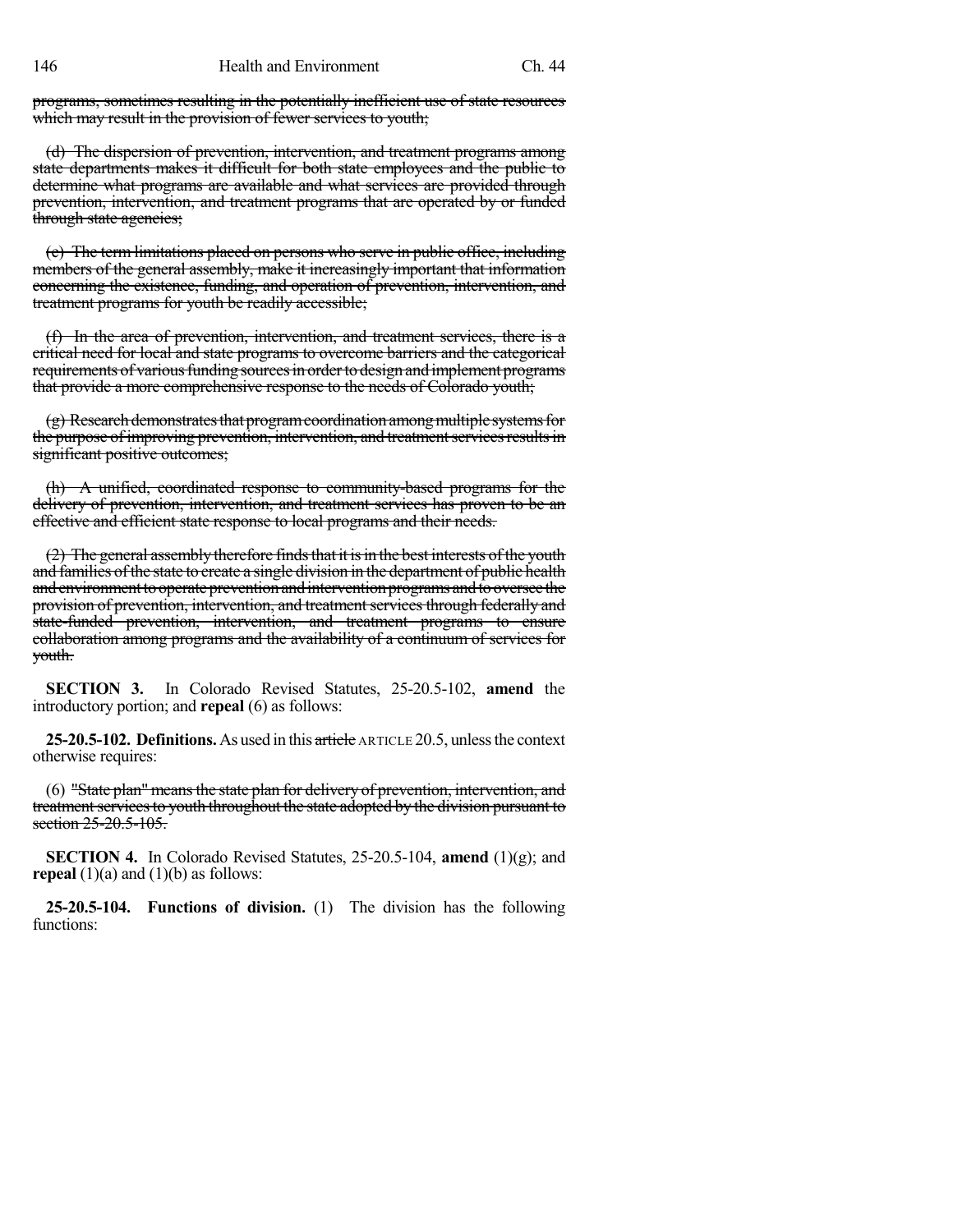(a) On or before February 1, 2001, to submit to the executive director and to the governor for approval a state plan for delivery of prevention, intervention, and treatment services to youth throughout the state as provided in section 25-20.5-105, and to biennially review the state plan and submit revisions as provided by rule of the state board of health to the executive director and the governor for approval;

(b) To identify performance indicators for prevention, intervention, and treatment programs based on the standards adopted by the state board of health pursuant to section 25-20.5-106 (2)(d), and to review, as provided in section 25-20.5-108, all prevention, intervention, and treatment programs operated by the division and by other state departments;

 $(g)$  To periodically review the federal funding guidelines for federal prevention, intervention, and treatment programs and to seek the maximum flexibility in the use of federal moneys MONEY in funding prevention, intervention, and treatment programs; provided through the state plan;

**SECTION 5.** In Colorado Revised Statutes, **repeal** 25-20.5-105 as follows:

**25-20.5-105. State plan for delivery of prevention, intervention, and treatment services to youth - contents.** (1) On or before February 1, 2001, the division shall submit to the governor and the executive director for approval a state plan for delivery of prevention, intervention, and treatment services to youth throughout the state. The state plan shall apply to all prevention, intervention, and treatment programs that receive state or federal funds and are operated within the state. The state plan shall be designed to coordinate and provide direction for the delivery of prevention, intervention, and treatment services through the various prevention and intervention programs operated by the division and the prevention, intervention, and treatment programs operated by other state departments and to ensure collaboration among programs that results in a continuum of services available to youth throughout the state. At a minimum, the state plan shall:

(a) Target and prioritize community prevention, intervention, and treatment services needs throughout the state;

(b) Specify the standards for and measurable outcomes anticipated to be achieved by prevention, intervention, and treatment programs that receive state and federal funds and the outcomes to be achieved through the coordination of said prevention, intervention, and treatment programs;

(c) Identify all state- and community-based prevention, intervention, and treatment programs that are receiving state and federal funds during the fiscal years for which the plan is submitted and the schedule for review of said prevention, intervention, and treatment programs;

(d) Identify the methods by which the division shall encourage collaboration at the local level among public and private entities, including but notlimited to private for-profit and nonprofit providers and faith-based services providers, in providing prevention, intervention, and treatment services;

(e) Include any other information required by rule of the state board of health.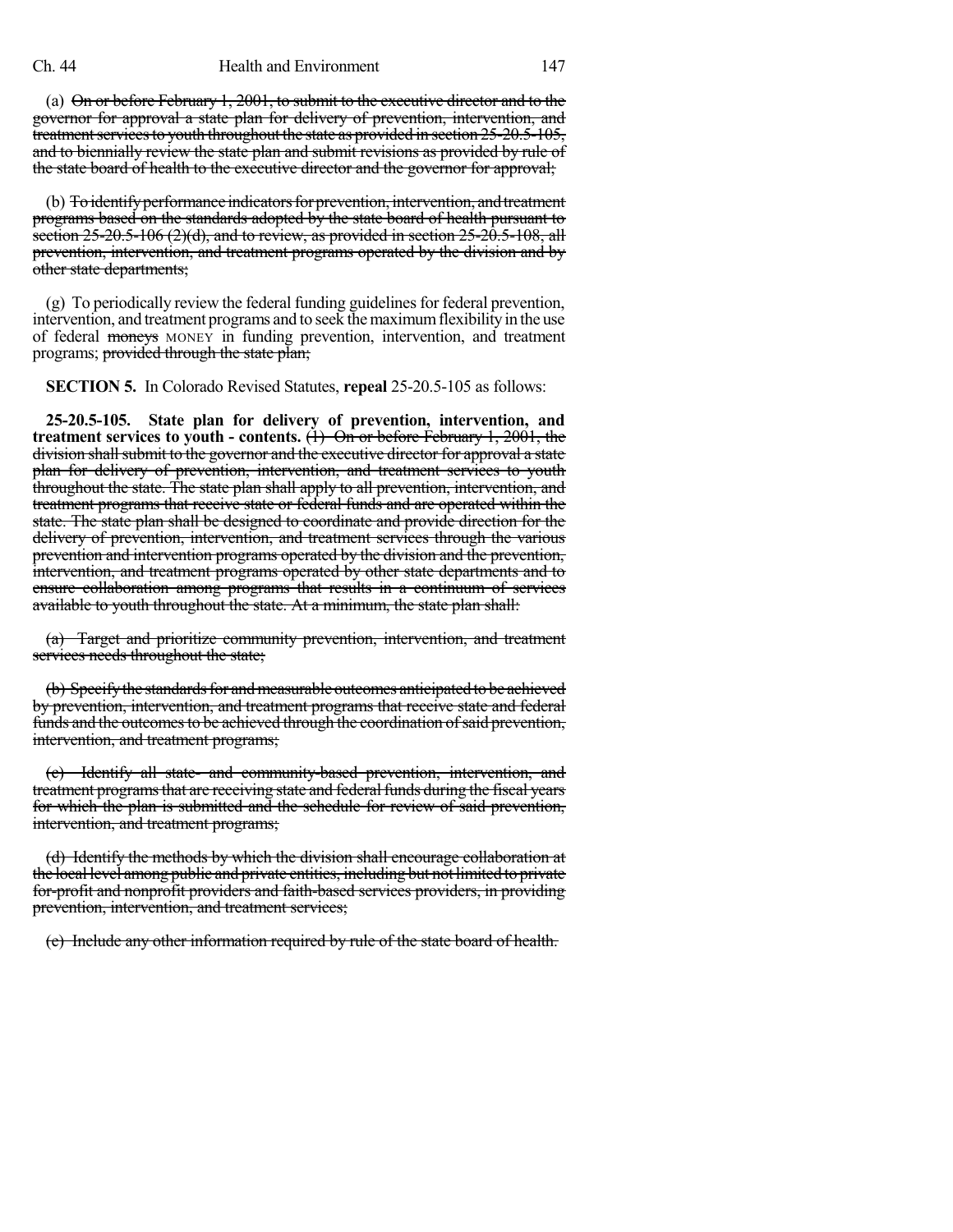148 Health and Environment Ch. 44

(2) The division shall biennially review and revise the state plan as necessary to ensure the most efficient and effective delivery of prevention, intervention, and treatment services throughout the state. The division shall submit any revised state plan as provided by rule of the state board of health to the governor and the executive director for approval.

(3) In preparing the state plan and biennial revisions to the state plan, the division shall hold at least two public meetings to receive input from members of the public and from state agencies and entities operating prevention, intervention, and treatment programs.

(4) On or before March 15, 2001, the governor and the executive director shall submit copies of the approved state plan to the general assembly, to each state department that operates a prevention, intervention, and treatment program, and to each entity that will receive state or federal funds for the operation of a prevention, intervention, and treatment program during the fiscal years for which the state plan is prepared. The division shall provide copies of the approved state plan to any person upon request. The governor and the executive director shall submit copies of any approved revised state plans as provided by rule of the state board of health.

**SECTION 6.** In Colorado Revised Statutes, **repeal** 25-20.5-106 as follows:

**25-20.5-106. State board of health - rules - program duties.** (1) The state board of health created in section 25-1-103 shall promulgate rules as necessary for the operation of the division, including but not limited to rules establishing the time frames for review of the state plan and submittal of any revised state plan to the governor and the executive director and to the entities specified in section  $\frac{25-20.5-105(4)}{25}$ 

(2) The state board of health also shall adopt rules for the uniform operation of federally and state-funded prevention, intervention, and treatment programs. In adopting such rules, the board shall take into account prevention, intervention, and treatment programs' need for responsiveness and flexibility and their need for procedures and standards that will ensure the provision of programs that meet a high standard of excellence. At a minimum such rules must include:

(a) Standardized procedures for the operation of prevention, intervention, and treatment programs, including but not limited to:

(I) The use of a system whereby entities may use a single application to seek funding from a variety of prevention, intervention, and treatment programs;

(II) The use of uniform application forms promulgated by rule of the state board of health;

(III) Uniform standards regarding the information to be submitted by entities applying for funding for community-based prevention, intervention, and treatment programs;

(IV) Uniform application dates to the extent possible for all prevention, intervention, and treatment programs;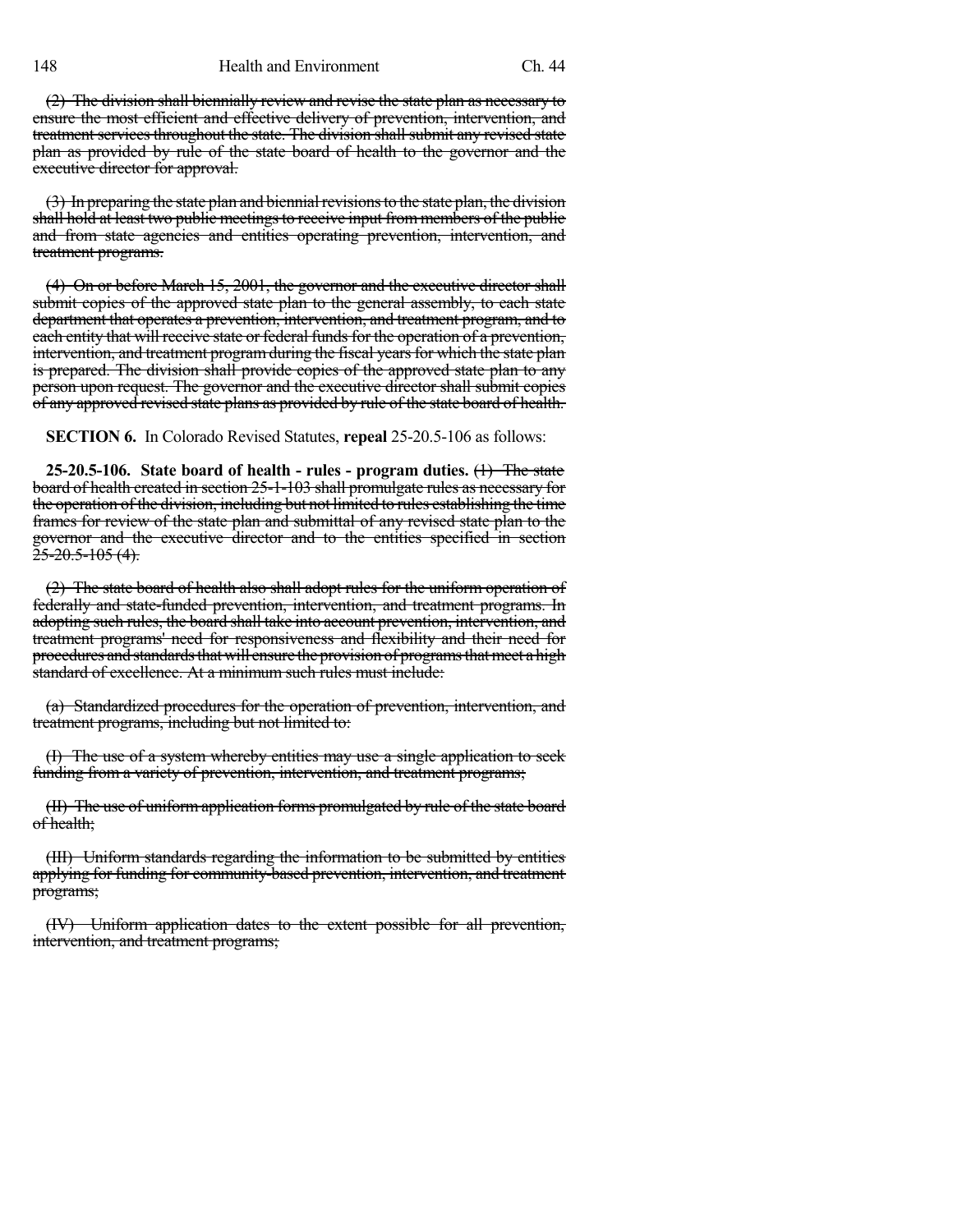## Ch. 44 Health and Environment 149

(V) Uniform standards for selecting community-based prevention, intervention, and treatment programs that receive funding through state prevention, intervention, and treatment programs;

(VI) Uniform monitoring and reporting forms, including rules to ensure that no prevention, intervention, and treatment program is required to submit more than one annual report;

(VII) A standard database of service providers by location;

(VIII) Internet access to each prevention, intervention, and treatment program;

(IX) The ability to submit applications and report submissions through the internet; and

(X) The use of contracts to combine multiple state and federal funding sources provided by or through various state agencies as a single funding grant to a prevention, intervention, and treatment program;

(b) Uniform, minimum standards for prevention, intervention, and treatment programs, including but not limited to requirements that each prevention, intervention, and treatment program that receives state or federal funds:

(I) Provide research-based prevention, intervention, and treatment services that have been previously implemented in one or more communities with demonstrated success or that otherwise demonstrate a reasonable potential for success; and

(II) Provide outcome-based prevention, intervention, and treatment services, specifying the outcomes to be achieved; and

(III) Work collaborativelywith other public and private prevention, intervention, and treatment programs in the community and with local governments, county, district, and municipal public health agencies, county departments of human or social services, and faith-based organizations in the community;

(c) Uniform standards and procedures for reviewing state and local prevention, intervention, and treatment programs that receive state or federal funds;

(d) Performance standards and measurable outcomes for state and local prevention, intervention, and treatment programs that receive state or federal funds;

(e) Criteria for determining whether a program operated by a state agency constitutes a prevention, intervention, and treatment program;

(f) A formula for calculating the amount forwarded to the division by each prevention, intervention, and treatment program to offset the costs incurred by the division in reviewing the programs.

(3) The state board of health shall act as the program board for the oversight of the prevention and intervention programs operated by the division.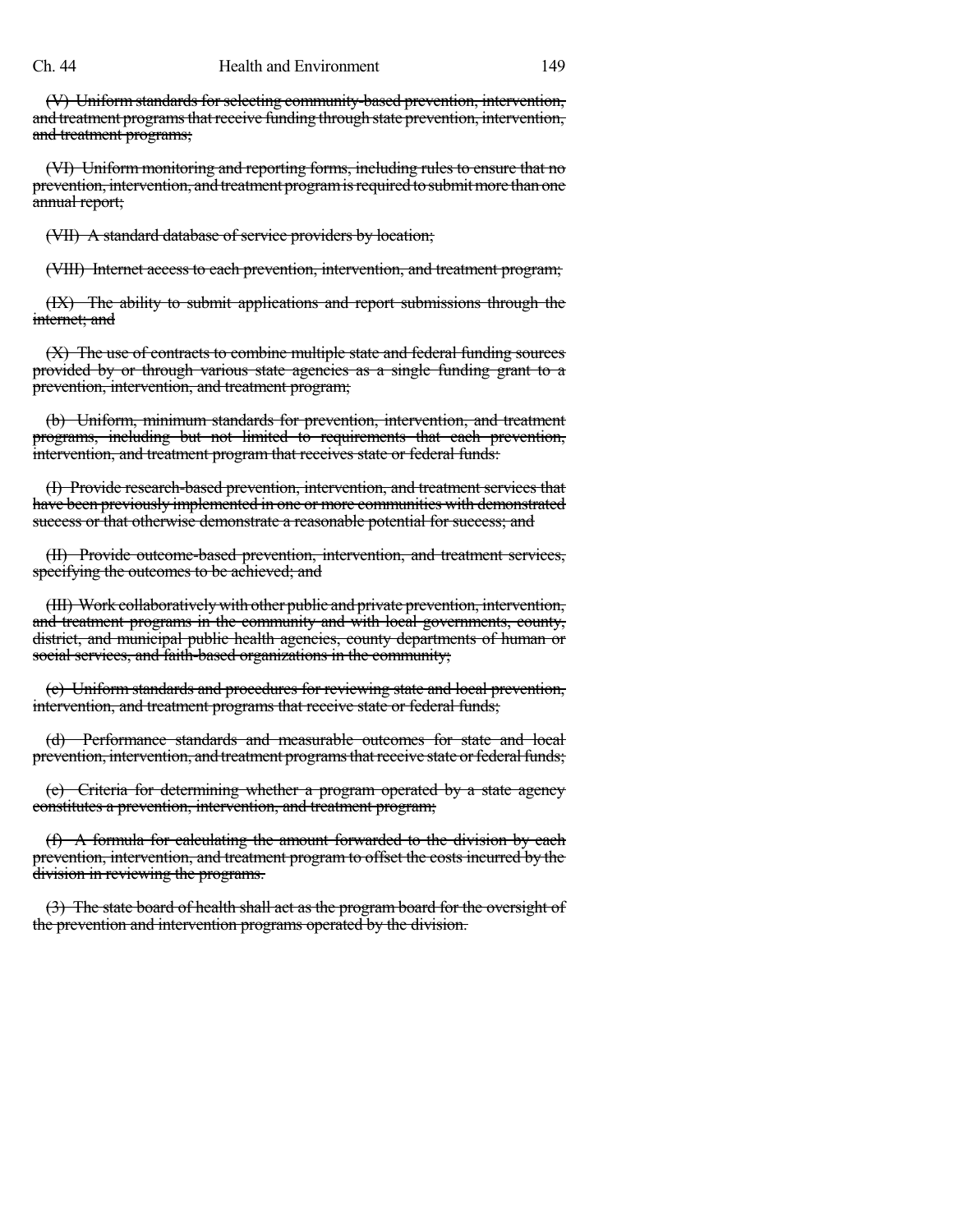$(4)$  In addition to any other duties specified in law, the state board of health shall have the following duties:

(a) Repealed.

(b) To assist division personnel in working with communities and local elected officials to identify the communities' prevention, intervention, and treatment services needs:

(c) To assist division personnel in reviewing the performance of prevention, intervention, and treatment programs created in this article.

**SECTION 7.** In Colorado Revised Statutes, **repeal** 25-20.5-107 as follows:

**25-20.5-107. Memoranda of understanding - duties of executive director program** meetings. (1) The executive director shall enter into a memorandum of understanding, as described in subsection  $(2)$  of this section, with each state agency that operates a prevention, intervention, and treatment program, as identified by the division pursuant to criteria adopted by rule of the state board of health.

(2) On or before July 1, 2001, each state agency that operates a prevention, intervention, and treatment program, as identified by the division based on criteria adopted by rule of the state board of health, shall enter into a memorandum of understanding with the executive director and the division through which, at a minimum, the state agency shall agree to:

(a) Comply with the rules for the operation of prevention, intervention, and treatment programs adopted by the state board of health pursuant to section  $25 - 20.5 - 106$ ;

(b) Upon receipt of a grant application, forward a copy of the application to other appropriate prevention, intervention, and treatment programs operated by state agencies for consideration and to collaborate in providing combined program grants to appropriate community-based prevention, intervention, and treatment programs;

(c) Comply with the prevention, intervention, and treatment program reporting requirements specified in section 25-20.5-108, and to forward a percentage of the program operating funds, as determined by rule, to the division to offset the costs incurred in reviewing the program;

(d) Seek such federal waivers as may be necessary to allow the agency to combine federal moneys available through various federal prevention, intervention, and treatment programs and to combine said moneys with moneys appropriated to fund state prevention, intervention, and treatment programs to allow the greatest flexibilityin awarding combined programfunding to community-based prevention, intervention, and treatment programs.

(3) Any state agency that fails to enter into and comply with a memorandum of understanding as described in subsection  $(2)$  of this section shall be ineligible for state funding for operation of a prevention, intervention, and treatment program until such time as the agency enters into and complies with the memorandum of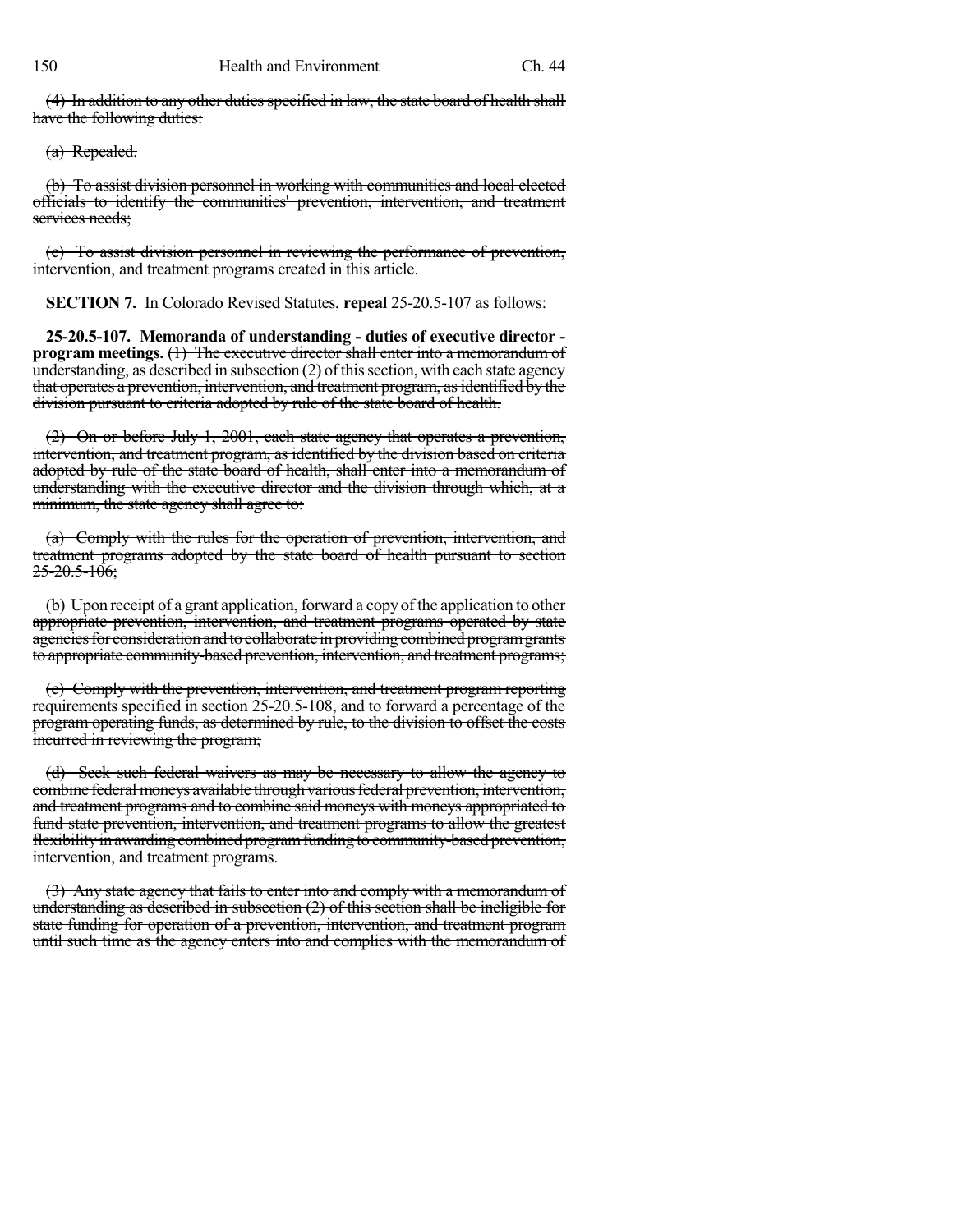understanding.

(4) The governor is strongly encouraged to deny federal funding for prevention, intervention, and treatment programs to any state agency that fails to enter into and comply with a memorandumof understanding as described in subsection (2) of this section.

 $(5)$  Beginning July 1, 2001, the office of legislative legal services shall annually review all bills enacted during a regular or special legislative session and identify any bills that appear to create a prevention, intervention, and treatment program in a state agency other than the division. The office of legislative legal services shall notify the division in writing of the enactment of such bill. Upon receipt of such notice, the division shall determine whether the identified program meets the criteria for a prevention, intervention, and treatment program adopted by rule of the state board of health. If the division determines based on such criteria that the program is a prevention, intervention, and treatment program, it shall notify in writing the state agency in which the program is created of the requirements of this section.

 $(6)$  (a) The executive director shall meet at least annually with the governor, or his or her designee, and with the executive directors specified in paragraph (b) of this subsection (6) to review the activities and progress of the division and its interaction with the prevention, intervention, and treatment programs provided by other state agencies. The purpose of the meetings shall be to identify and streamline the prevention, intervention, and treatment programs operated by state agencies, as appropriate to achieve greater efficiencies and effectiveness for the state, for local communities, and for persons receiving services.

(b) The following executive directors shall attend the meetings required under this subsection (6):

(I) (Deleted by amendment, L. 2002, p. 222, § 2, effective April 3, 2002.)

(II) The commissioner of education;

(III) and (IV) (Deleted by amendment, L. 2002, p. 222,  $\S$  2, effective April 3, 2002.)

(V) The executive director of the department of human services;

(VI) and (VII) (Deleted by amendment, L. 2002, p. 222, § 2, effective April 3,  $2002.$ 

(VIII) The executive director of the department of public safety; and

(IX) The executive director of the department of transportation.

**SECTION 8.** In Colorado Revised Statutes, **repeal** 25-20.5-108 as follows:

**25-20.5-108. Prevention,intervention, andtreatmentprogramrequirements - reports- reviews- annual review summary.**(1) Each state agency that operates a prevention, intervention, and treatment program, as identified by the division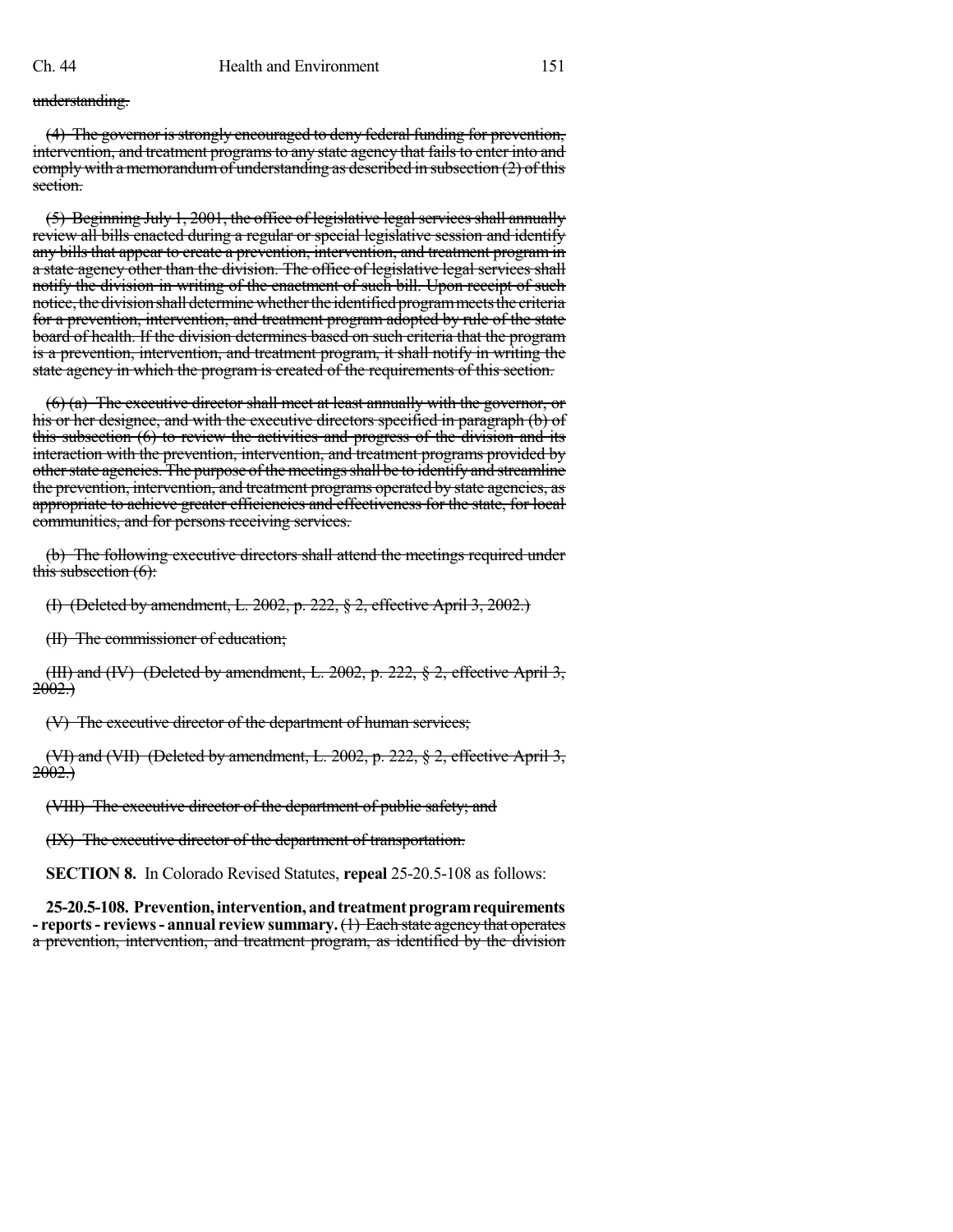based on criteria adopted by rule of the state board of health, annually shall submit to the division the following information:

(a) The name of, statutory authority for, and funding source for each prevention, intervention, and treatment program operated by the state agency;

(b) The parameters of each prevention, intervention, and treatment program, including but not limited to the specific, measurable outcomes to be achieved by each prevention, intervention, and treatment program;

(c) The entities that are receiving funding through each prevention, intervention, and treatment program operated by the state agency, the amount awarded to each entity, and a description of the population served and prevention, intervention, and treatment services provided by each entity.

 $(2)$ (a) Except as otherwise provided in paragraph (b) of this subsection (2), each state agency using state or federal moneys to fund local prevention and intervention programs shall submit an annual report concerning these programs to the division. The state board of health by rule shall specify the time frames, procedures, and form for submittal of the report and the information to be included in the report, which at a minimum shall include:

(I) A description of the prevention, intervention, and treatment program, including but not limited to the population served, the prevention, intervention, and treatment services provided, and the goals and specific, measurable outcomes to be achieved by the prevention, intervention, and treatment program;

(II) Evidence of the prevention, intervention, and treatment program's progress in meeting its stated outcomes and goals during the preceding fiscal year and in previous fiscal years, depending on how long the prevention, intervention, and treatment program has been in operation;

(III) The sources from which the prevention, intervention, and treatment program receives funding and the amount received from each source;

(IV) A list of any entities that are collaborating in the delivery of prevention, intervention, and treatment services through the program.

(b) If a community-based prevention, intervention, and treatment program is required to submit an annual report that is comparable to the report described in paragraph (a) of this subsection  $(2)$  to a state agency other than the division, the state agency, in lieu of submittal of a report by the prevention, intervention, and treatment program as required in paragraph (a) of this subsection  $(2)$ , shall forward a copy of the comparable report to the division in accordance with rules adopted by the state board of health. If a forwarded report does not include all of the information specified in paragraph  $(a)$  of this subsection  $(2)$ , the division shall obtain such information directly from the community-based prevention, intervention, and treatment program.

 $(3)$  (a) The division, in accordance with the time frames adopted by rule of the state board of health, but at least every four years, shall review, or cause to be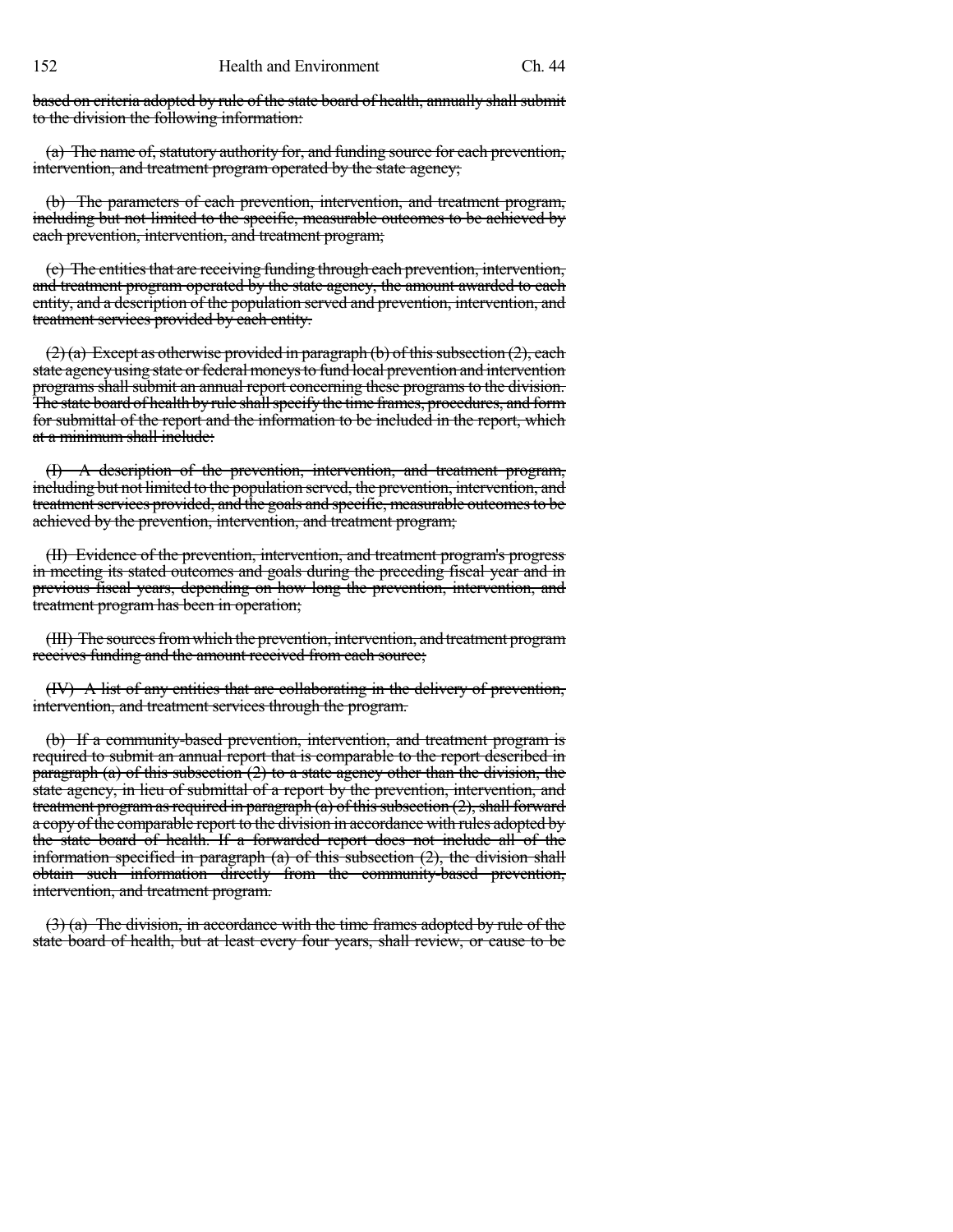reviewed under a contract entered into pursuant to subsection (5) of this section, each state and community-based prevention, intervention, and treatment program operated within this state that receives state or federal funds. The division may establish a schedule for the review of prevention, intervention, and treatment programs pursuant to this subsection  $(3)$ . The review shall be designed to determine whether the prevention, intervention, and treatment program is meeting its identified goals and outcomes and complying with all requirements of the agency overseeing the operation of the prevention, intervention, and treatment program and the applicable rules adopted by the state board of health pursuant to this article.

(b) If the division determines that a community-based prevention, intervention, and treatment programis not meeting or making adequate progresstoward meeting the outcomes specified for the program or is otherwise failing to comply with statutory or regulatory requirements, the division shall revoke the grant issued to the program, if it was issued by the division, or recommend revocation to the state agency that issued the grant. The entity operating any program for which the grant is revoked may appeal as provided in the "State Administrative Procedure Act", article 4 of title 24, C.R.S.

(c) If the division determines that a state-operated prevention, intervention, and treatment program is not meeting or making adequate progresstoward meeting the outcomes specified for the prevention, intervention, and treatment program or is otherwise failing to comply with statutory or regulatory requirements, the division shall recommend to the governor or to the general assembly, whichever is appropriate, that the prevention, intervention, and treatment program cease receiving state or federal funding.

(4) The division shall receive a percentage, as determined by rule, of the operating cost of each state prevention, intervention, and treatment program reviewed pursuant to this section to offset the costs incurred by the division in performing such review.

(5) The division may contract with one or more public or private entities to conduct the reviews of prevention, intervention, and treatment programs and assist in preparing the annual executive summary report as required in this section.

(6) The division shall annually prepare or oversee the preparation of an executive summary of the prevention, intervention, and treatment program reviews conducted during the preceding year and submit such summary to the governor, to each state department that operates a prevention, intervention, and treatment program, and to each entity that received state or federal funds for operation of a prevention, intervention, and treatment program during the fiscal year for which the summary is prepared. In addition, the division shall provide copies of the summary to any person upon request.

**SECTION 9.** In Colorado Revised Statutes, **repeal** 25-20.5-109 as follows:

25-20.5-109. Programs not included. (1) Notwithstanding any other provisions of this article 20.5 to the contrary, the following programs are not subject to the requirements of this article 20.5: